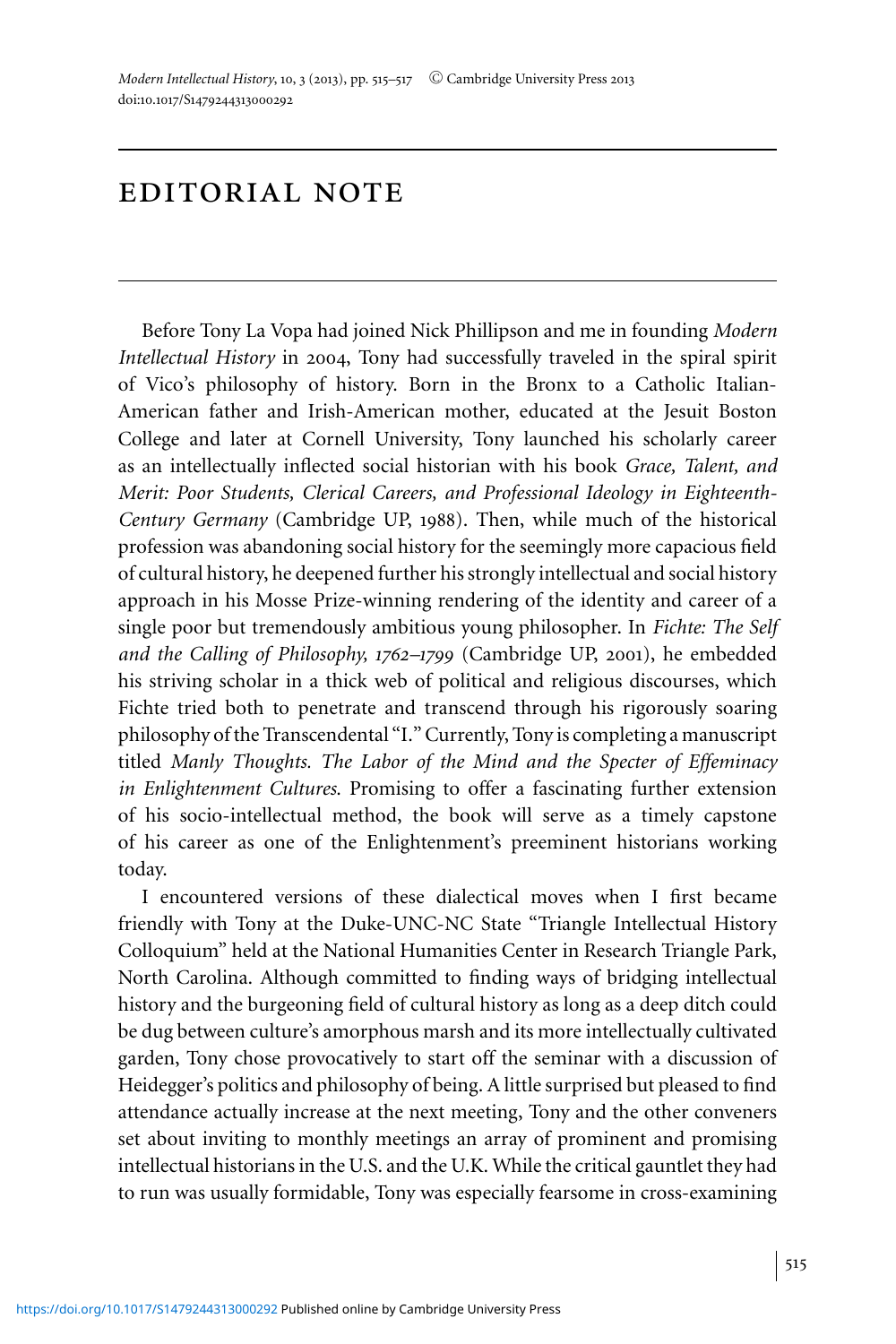authors whose philosophical concepts or historiographic methods seemed to him anemic or fuzzy. It therefore came as something of a surprise to me when these fierce sessions earned him genuine appreciation from most, if not all, of our targeted visiting scholars.

When I later conceived of the idea of bringing out a new journal of intellectual history, I immediately thought of Tony as the perfect coeditor. Originally the Americanist editors of the journal's predecessor, the *Intellectual History Newsletter*, started in 1979 at the peak of social historians' critiques of our field, had put out a welcoming mat to its less besieged Europeanist brethren, but they, probably partly for that reason, chose not to make an appearance. Herein lay Tony's crucial role. Unlike many Europeanists, he was actually quite interested in American intellectual history and like me eager to make a journal that for the first time in the history of the field would be deliberately and thoroughly transatlantic. Tony's interest in literature also made him a keenly friendly reader of manuscripts from literary and cultural historians as well as a little later the most energetic of the three of us in broadening the journal's reach to include the non-West. As an editor, too, Tony was unsurprisingly demanding but also patient, especially with young scholars. Even those who did not make the final cut frequently expressed gratitude for the tutelage they had gotten in how to turn a dissertation-derived fragment into a solid piece of publishable intellectual history. Sometimes Tony's critical patience outlasted that of his authors. Early on, Tony happily pushed one susceptible scholar through five revisions, before finally agreeing that the hapless author could stand no more and asking for a sixth would probably make him (as Huck Finn had threatened) "light out for the territory." Tony reluctantly called a halt to the revisions. For several years that article was the most downloaded piece *MIH* published.

Intellectually intense, Tony was amply supplied with a healthy dose of his Enlightenment's vaunted "sociability." Of course, Nick Phillipson's energetic charm and endless fund of academic anecdotes made this a virtual requirement of the job. Yet Tony easily met it. With a strangely fitting mix of social innocence and biting wit (he was a master of the after-dinner "roast") along with an unflagging enthusiasm for the life of the mind and sharply formulated unillusioned social democratic politics, Tony made coediting with him fun. With a lively historian's knack for making old things new (he's also currently working on a memoir), his quintessential ex-New Yorker's quirky nostalgia for Gotham city was almost infectious. Once during an editorial meeting in New York, wanting to relive the magic of 1950s Jello, which he assured us could only be savored in a "real" New York diner, he took us to one. After our order and what seemed like an inordinate amount of time, the waitress reappeared with a bowl full of Jello that seemed to have come from some ancient cranny in the back of the kitchen's refrigerator. She laid it on our table, with the somewhat unsettling comment that no one